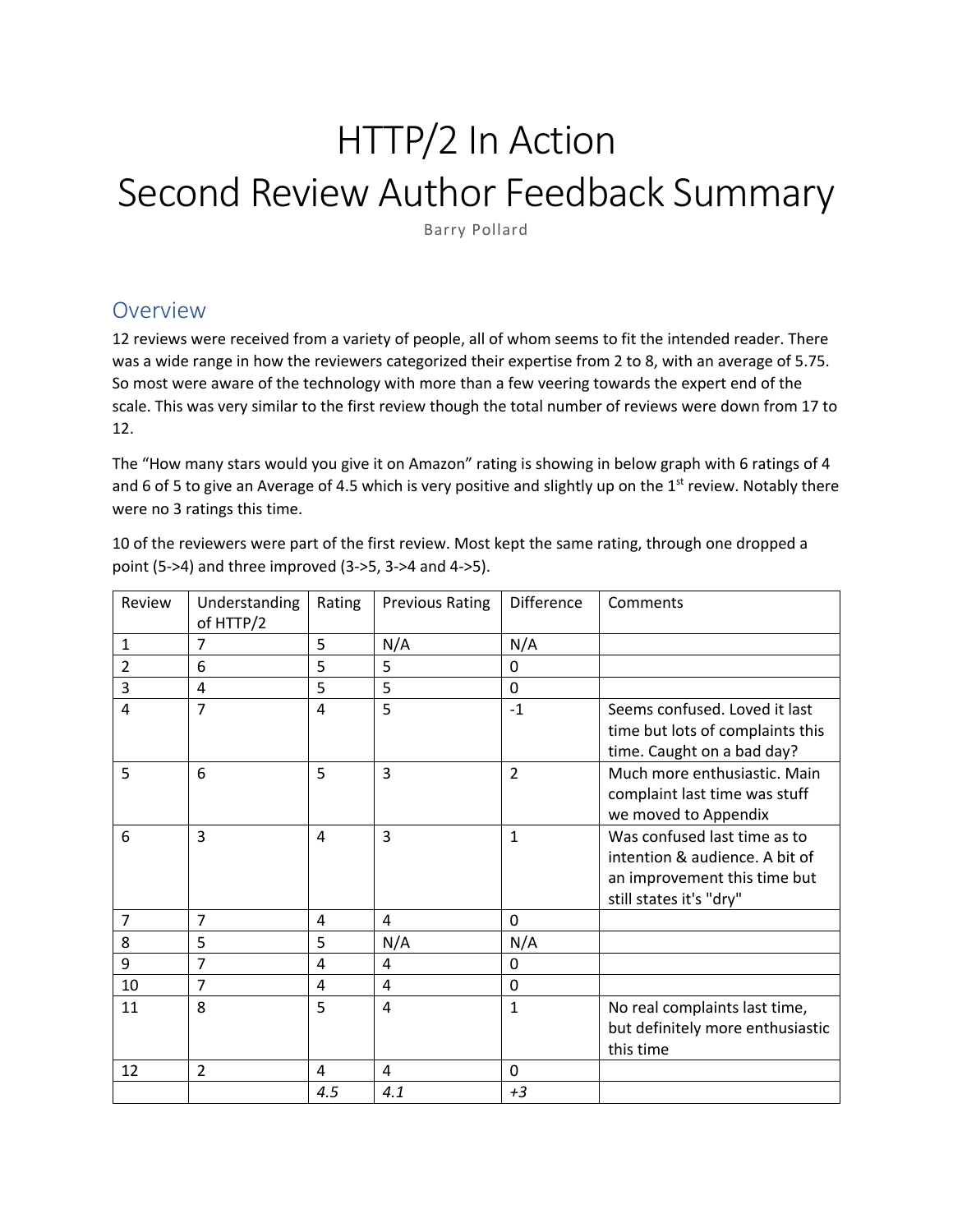The one that went down was very positive last time ("Excellent book!!! The author explain http/2 really well. Even for beginner…"), but seems to disagree this time round ("The way to present the concept has to be improved. For me, it is too much text in this book.") even I don't think the style has changed from first review. Though there was plenty of positives too. Seems a bit confused to be honest.

For the improvers, it seems I addressed the issues from their first reviews and those were the main reasons holding them back from higher ratings last time. Two of them went to the full 5 stars stars and were very complimentary ("I am not kidding: When was the last time you said after reading a book that you finally get it.", "Great work and definitely deserves 5 stars.") though one improver (3->4) mentioned it was still "a bit dry"

# What were the repeated themes for improvements?

Unlike the first review there were very few repeated themes this time. Most seemed happy with the book or had a few minor changes or suggestions. A few noted the moving of installation instructions to the Appendix and the improved graphics since first review and were pleased with that.

The only potential area of feedback was that a few commented that Chapter 4 was tough going for some, though many mentioned that "it just seems to be the nature of the material". Will review to see if we can improve it at all but will admit this is a bit referency. Chapter 7 risks being similar.

Pleasingly there were very few comments about passages requiring repeated reading to understand and most said the writing was interesting (though one reviewer mentioned it was "bit of dry read" and I needed to "add a bit of character to the writing"). I added some specific questions to the review this time asking for feedback on the level of technical detail (nearly all said it was "about right") and pacing (again nearly all said "about right").

I also asked about any topics which either were not covered already or did not look like they would be covered in the remaining chapters but there were very few suggestions here and those that were suggested seemed very specific to the reviewer. I have seen impact on JavaScript frameworks and AJAX calls mentioned a few times (here in this review and in other feedback I've received) so will look into adding this.

# To Do list for each chapter

#### Chapter 1

- Review "Whatever happened to IPv5" sidebar. *Done*
- Fix typo "more than just HyperText document and could not" should be "could now". *Done*

#### Chapter 2

• Consider TCP/IP ACK/SYNC-ACK diagram?*.*

#### Chapter 3

• Improved HTTPS handshake explanation and relevance to text. *Done*